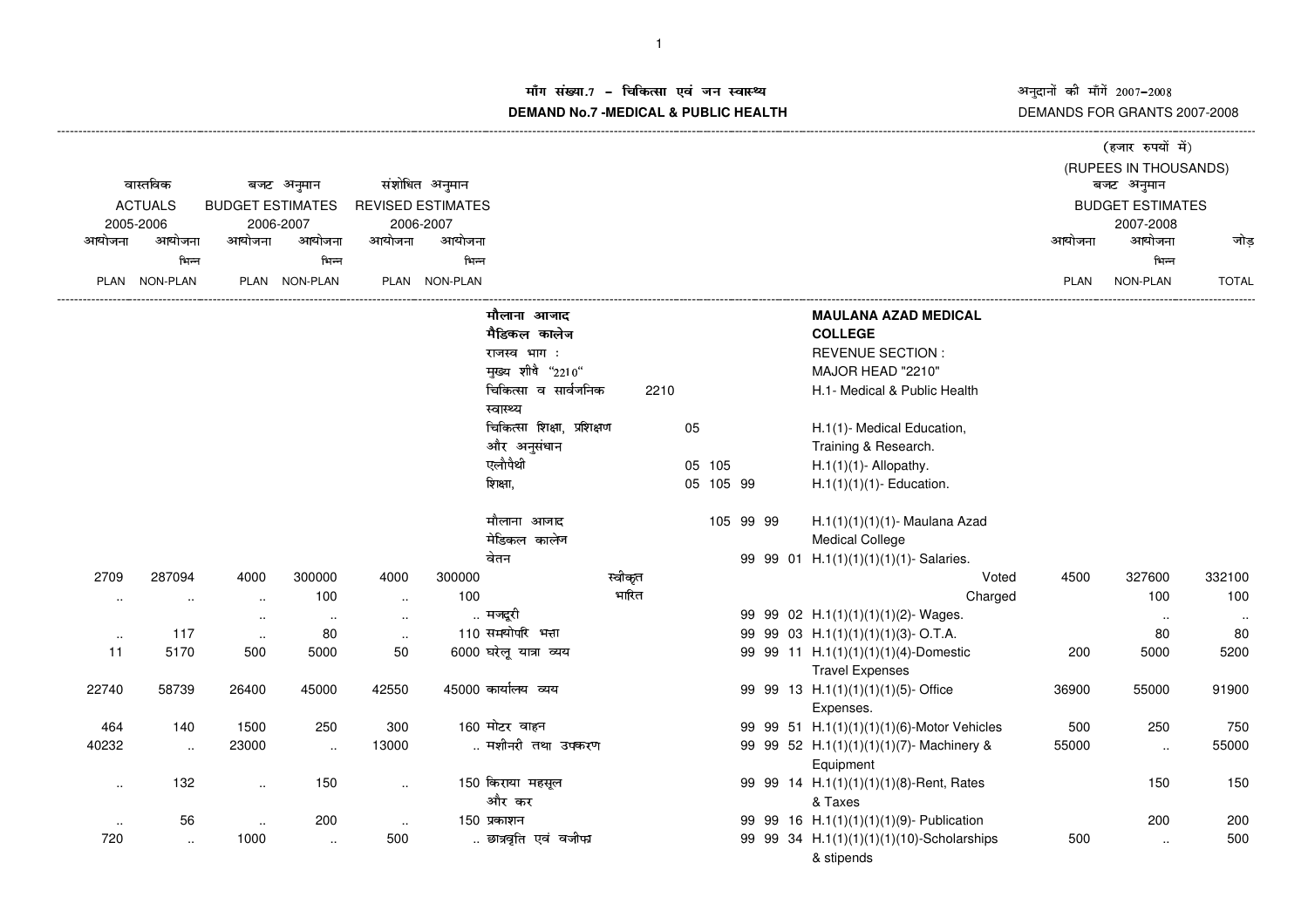अनुदानों की माँगें 2007–2008<br>DEMANDS FOR GRANTS 2007-2008

#### !"#%\$**DEMAND No.7 -MEDICAL & PUBLIC HEALTH**

|           |                      |                         |               |        |                          |                                             |         |  |  |                                                                                |             | (हजार रुपयों में)       |              |
|-----------|----------------------|-------------------------|---------------|--------|--------------------------|---------------------------------------------|---------|--|--|--------------------------------------------------------------------------------|-------------|-------------------------|--------------|
|           |                      |                         |               |        |                          |                                             |         |  |  |                                                                                |             | (RUPEES IN THOUSANDS)   |              |
|           | वास्तविक             |                         | बजट अनुमान    |        | संशोधित अनुमान           |                                             |         |  |  |                                                                                |             | बजट अनुमान              |              |
|           | <b>ACTUALS</b>       | <b>BUDGET ESTIMATES</b> |               |        | <b>REVISED ESTIMATES</b> |                                             |         |  |  |                                                                                |             | <b>BUDGET ESTIMATES</b> |              |
|           | 2005-2006            |                         | 2006-2007     |        | 2006-2007                |                                             |         |  |  |                                                                                |             | 2007-2008               |              |
| आयोजना    | आयोजना               | आयोजना                  | आयोजना        | आयोजना | आयोजना                   |                                             |         |  |  |                                                                                | आयोजना      | आयोजना                  | जोड़         |
|           | भिन्न                |                         | भिन्न         |        | भिन्न                    |                                             |         |  |  |                                                                                |             | भिन्न                   |              |
|           | PLAN NON-PLAN        |                         | PLAN NON-PLAN |        | PLAN NON-PLAN            |                                             |         |  |  |                                                                                | <b>PLAN</b> | NON-PLAN                | <b>TOTAL</b> |
|           | 11167                | $\sim$                  | 6000          | 4400   |                          | 6000 सामग्री तथा आपूर्ति                    |         |  |  | 99 99 21 H.1(1)(1)(1)(1)(11)- Supplies &<br>Material                           | 14500       | 6500                    | 21000        |
| $\ddotsc$ | 370                  |                         | 500           | 2000   |                          | 650 अन्य प्रभार                             |         |  |  | 99 99 50 H.1(1)(1)(1)(1)(12)- Other<br>Charges.                                |             | 550                     | 550          |
| $\cdot$ . | $\sim$               |                         |               |        |                          | यात्रा भत्ता                                |         |  |  | 99 99 67 H.1(1)(1)(1)(1)(13)-Conveyance<br>Allowance                           |             | $\cdots$                | $\cdot\cdot$ |
| 235       | 3499                 | 500                     | 3000          | 150    |                          | 4570 चिकित्सा उपचार                         |         |  |  | 99 99 06 H.1(1)(1)(1)(1)(14)- Medical<br>Treatment                             | 300         | 3970                    | 4270         |
|           |                      |                         |               | 11000  |                          | 100 तकनीकी सूचना                            |         |  |  | 99 99 99 H.1(1)(1)(1)(1)(15)- Information<br>Technology                        | 5000        | 100                     | 5100         |
|           |                      |                         |               |        |                          | 300 विदेशी यात्रा व्यय                      |         |  |  | 99 99 12 H.1(1)(1)(1)(1)(16)- Foreign<br><b>Travel Expenses</b>                |             | 500                     | 500          |
| 67111     | 366484               | 56900                   | 360280        | 77950  |                          | 363290 जोड़-चिकित्सा शिक्षा, प्रशिक्षण      |         |  |  | Total- Medical & Public Health                                                 | 117400      | 400000                  | 517400       |
| 67111     | 366484               | 56900                   | 360180        | 77950  | 363190                   |                                             | स्वीकृत |  |  | Voted                                                                          | 117400      | 399900                  | 517300       |
|           |                      | $\ddot{\phantom{a}}$    | 100           | $\sim$ | 100                      |                                             | भारित   |  |  | Charged                                                                        |             | 100<br>$\cdot$ .        | 100          |
| $\ddotsc$ | $\ddotsc$            | 100                     | $\sim$        | 50     |                          | चिक्तिसा-शिक्षा<br>निदेशालय                 |         |  |  | 05 105 99 94 42 H.1(1)(1)(1)(2)-Directorate of<br><b>Medical Education</b>     | 100         | $\ddotsc$               | 100          |
| 450       | $\ddot{\phantom{a}}$ | 500                     |               | 250    |                          | नवजात शिशु विभाग                            |         |  |  | 05 105 99 93 42 H.1(1)(1)(1)(3)- Neo Natalogy<br>Department                    | 500         |                         | 500          |
| $\ddotsc$ | $\ddotsc$            | 2500                    | $\ddotsc$     | 50     |                          | फेफड़ा चिकित्सा औषधि<br>विभाग (मौ.आ.मे.का.) |         |  |  | 05 105 99 92 42 H.1(1)(1)(1)(4)- Pulmonary<br>Medicine Department.(MAMC)       | 3000        |                         | 3000         |
|           |                      |                         |               |        |                          | चाचा नेहरु बाल<br>चिकित्सालय गीता<br>कालोनी |         |  |  | 05 105 99 95 42 H.1(1)(1)(1)(5)- Chacha Nehru<br>Bal Chikitsalaya Geeta Colony |             |                         |              |
| 26849     |                      | 40000                   |               | 40000  |                          | वेतन                                        |         |  |  | 05 105 99 95 01 H.1(1)(1)(1)(5)(1)-Salaries                                    | 40000       |                         | 40000        |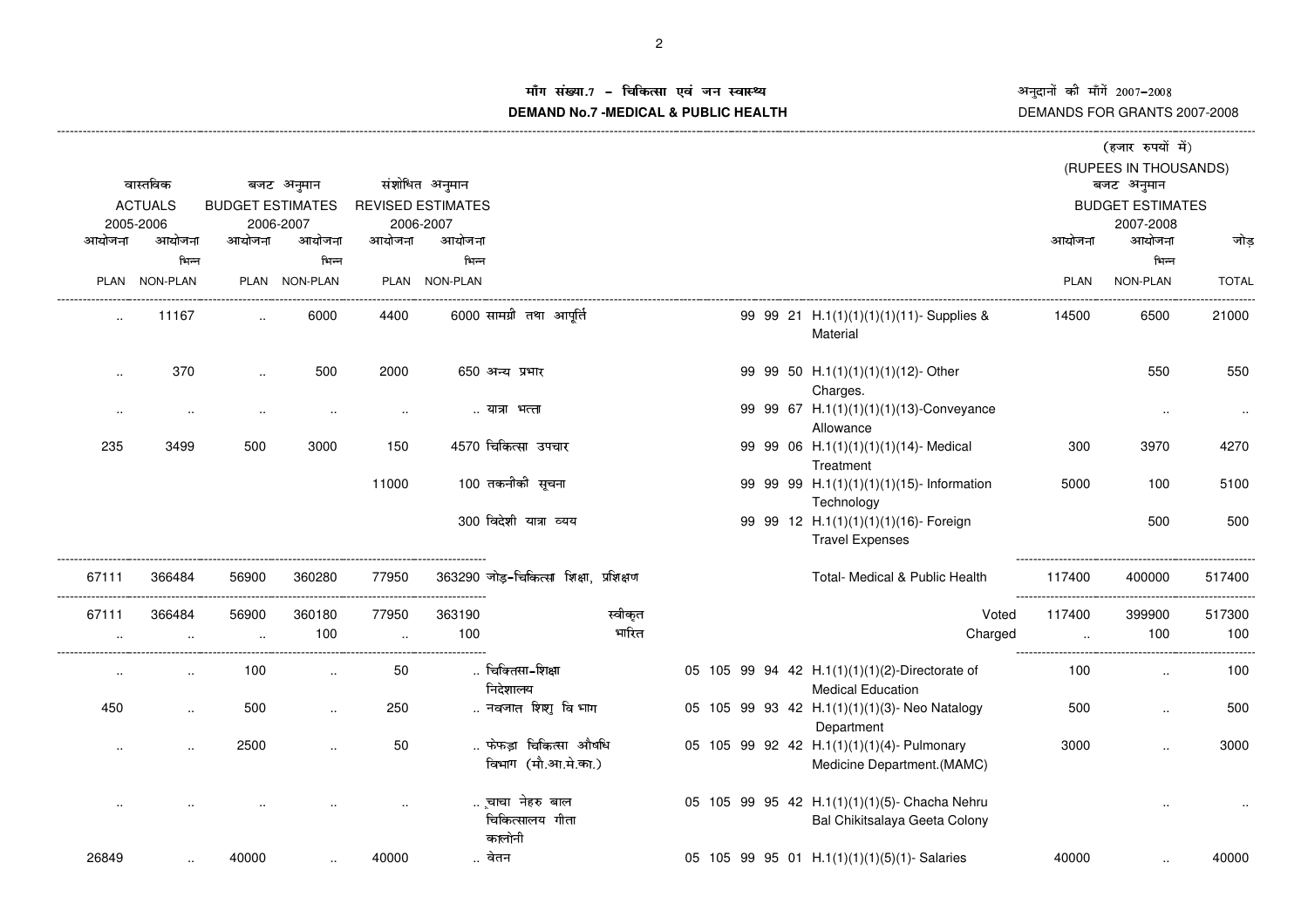ÊËÈËÌÍÎÏÐËÑÒÌÍ <sup>Ó</sup>ÔÔÕÖ <sup>Ó</sup>ÔÔ× DEMANDS FOR GRANTS 2007-2008

#### iग संख्या.7 – चिकित्सा एवं जन स्वास्थ्य<br>IAND N- 7 MEDIOAL & DUDLIOUEALTIL **DEMAND No.7 -MEDICAL & PUBLIC HEALTH**

|        |                        |                         |                      |                |                          |                                |  |  |                                                                   |                       | (हजार रुपयों में)       |               |
|--------|------------------------|-------------------------|----------------------|----------------|--------------------------|--------------------------------|--|--|-------------------------------------------------------------------|-----------------------|-------------------------|---------------|
|        |                        |                         |                      |                |                          |                                |  |  |                                                                   | (RUPEES IN THOUSANDS) |                         |               |
|        | वास्तविक<br>बजट अनुमान |                         |                      | संशोधित अनुमान |                          |                                |  |  |                                                                   | बजट अनुमान            |                         |               |
|        | <b>ACTUALS</b>         | <b>BUDGET ESTIMATES</b> |                      |                | <b>REVISED ESTIMATES</b> |                                |  |  |                                                                   |                       | <b>BUDGET ESTIMATES</b> |               |
|        | 2005-2006              |                         | 2006-2007            |                | 2006-2007                |                                |  |  |                                                                   |                       | 2007-2008<br>आयोजना     |               |
| आयोजना | आयोजना                 | आयोजना                  | आयोजना               | आयोजना         | आयोजना                   |                                |  |  |                                                                   | आयोजना                |                         | जोड           |
|        | भिन्न                  |                         | भिन्न                |                | भिन्न                    |                                |  |  |                                                                   |                       | भिन्न                   |               |
|        | PLAN NON-PLAN          |                         | PLAN NON-PLAN        |                | PLAN NON-PLAN            |                                |  |  |                                                                   | <b>PLAN</b>           | NON-PLAN                | <b>TOTAL</b>  |
| 14182  | $\ldots$               | 20000                   |                      | 21600          |                          | कार्यालय व्यय                  |  |  | 05 105 99 95 13 H.1(1)(1)(1)(5)(2)-Office                         | 21600                 |                         | 21600         |
|        |                        |                         |                      |                |                          |                                |  |  | Expenses.                                                         |                       |                         |               |
| 12186  | $\ddotsc$              | 31900                   | $\ddotsc$            | 34800          |                          | मशीनरी तथा उपकरण               |  |  | 05 105 99 95 52 H.1(1)(1)(1)(5)(3)- Machinery &<br>Equipment      | 35600                 | $\ddotsc$               | 35600         |
| 12     | $\ldots$               | 100                     | $\ddotsc$            | 100            |                          | मोटर वाहन                      |  |  | 05 105 99 95 51 H.1(1)(1)(1)(5)(4)- Motor Vehicle                 | 100                   |                         | 100           |
| 6200   |                        | 6500                    | $\ldots$             | 15300          |                          | सामग्री तथा आपूर्ति            |  |  | 05 105 99 95 21 H.1(1)(1)(1)(5)(5)-Supplies &<br><b>Materials</b> | 21900                 |                         | 21900         |
| 235    | $\ddotsc$              | 250                     | $\ddotsc$            | 250            |                          | घरेलू यात्रा व्यय              |  |  | 11 H.1(1)(1)(1)(5)(6)- Domestic Travel<br>Expenses                | 250                   | $\ddotsc$               | 250           |
| 199    | $\ddot{\phantom{a}}$   | 450                     | $\ddotsc$            | 450            |                          | चिकित्सा उपचार                 |  |  | 06 H.1(1)(1)(1)(5)(7)-Medical<br>Treatment                        | 450                   | $\ddotsc$               | 450           |
|        |                        | 100                     |                      | 100            | _________________        | समयोपरि भत्ता                  |  |  | 03 H.1(1)(1)(1)(5)(8)- OTA                                        | 100                   |                         | 100           |
| 59863  |                        | 99300                   |                      | 112600         |                          | जोड़-चाचा नेहरु बाल            |  |  | Total - Chacha Nehru Bal<br>Chikitsalaya Geeta Colony             | 120000                |                         | 120000        |
|        |                        |                         |                      |                |                          | कालोनी                         |  |  |                                                                   |                       |                         |               |
| 5      | $\ddot{\phantom{a}}$   | 700                     | $\ddot{\phantom{a}}$ | 100            |                          | जैव चिकित्सा अवशिष्ट           |  |  | $H.1(1)(1)(1)(6)$ - Bio Medical                                   |                       |                         |               |
|        |                        |                         |                      |                |                          | प्रबंधन (मौ.आ.मे.का.)          |  |  | Waste management (MAMC)                                           |                       |                         |               |
|        |                        |                         |                      |                |                          | मौ.आ.मे.का. का विस्तार         |  |  | $H.1(1)(1)(1)(7)$ - Expansion of<br><b>MAMC Hospital</b>          | 5000                  |                         | 5000          |
|        |                        |                         |                      |                |                          | जनस्वास्थ्य विद्यालय           |  |  | $H.1(1)(1)(1)(8)$ - School of public<br>health                    | 4500                  |                         | 4500          |
|        |                        |                         |                      |                |                          | बाल विकास केन्द्र              |  |  | $H.1(1)(1)(1)(9)$ - Child Development<br>Centre                   | 1000                  |                         | 1000          |
| 127429 | 366484                 | 160000                  | 360280               | 191000         |                          | 363290 जोड़-मुख्य शीर्ष "2210" |  |  | TOTAL - MAJOR HEAD"2210"                                          | 251500                | 400000                  | 651500        |
| 127429 | 366484                 | 160000                  | 360180<br>100        | 191000         | 363190<br>100            | स्वीकृत<br>भारित               |  |  | Voted<br>Charged                                                  | 251500                | 399900<br>100           | 651400<br>100 |
|        |                        |                         |                      |                |                          |                                |  |  |                                                                   |                       |                         |               |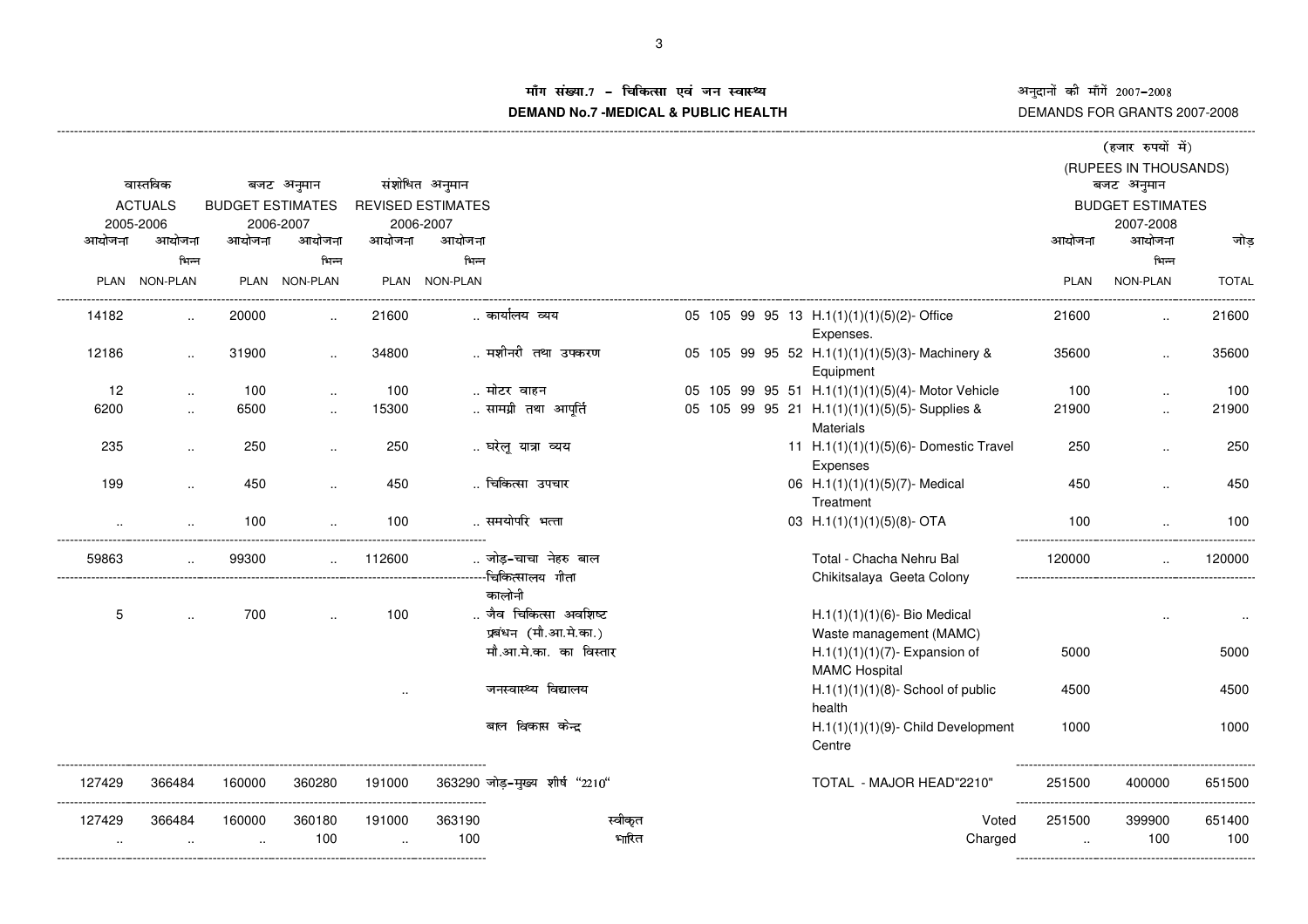अनुदानों की माँगें 2007–2008<br>DEMANDS FOR GRANTS 2007-2008

### ()\*+-.,/)10 <sup>23</sup> 45467,)89-:;9<)<=/>?@**DEMAND No.7 -MEDICAL & PUBLIC HEALTH**

|        |                |                         |               |                          |                |                        |        |                                                        |             | (हजार रुपयों में)       |              |
|--------|----------------|-------------------------|---------------|--------------------------|----------------|------------------------|--------|--------------------------------------------------------|-------------|-------------------------|--------------|
|        |                |                         |               |                          |                |                        |        |                                                        |             | (RUPEES IN THOUSANDS)   |              |
|        | वास्तविक       |                         | बजट अनुमान    |                          | संशोधित अनुमान |                        |        |                                                        |             | बजट अनुमान              |              |
|        | <b>ACTUALS</b> | <b>BUDGET ESTIMATES</b> |               | <b>REVISED ESTIMATES</b> |                |                        |        |                                                        |             | <b>BUDGET ESTIMATES</b> |              |
|        | 2005-2006      |                         | 2006-2007     |                          | 2006-2007      |                        |        |                                                        |             | 2007-2008               |              |
| आयोजना | आयोजना         | आयोजना                  | आयोजना        | आयोजना                   | आयोजना         |                        |        |                                                        | आयाजना      | आयोजना                  | जोड          |
|        | भिन्न          |                         | भिन्न         |                          | भिन्न          |                        |        |                                                        |             | भिन्न                   |              |
|        | PLAN NON-PLAN  |                         | PLAN NON-PLAN |                          | PLAN NON-PLAN  |                        |        |                                                        | <b>PLAN</b> | NON-PLAN                | <b>TOTAL</b> |
| 127429 | 366484         | 160000                  | 360280        | 191000                   |                | 363290 जोड–राजस्व भाग  |        | TOTAL - REVENUE SECTION                                | 251500      | 400000                  | 651500       |
| 127429 | 366484         | 160000                  | 360180        | 191000                   | 363190         |                        | स्वकित | Voted                                                  | 251500      | 399900                  | 651400       |
| . .    | $\sim$         | $\sim$                  | 100           | $\sim$                   | 100            |                        | भारित  | Charged                                                | $\cdot$ .   | 100                     | 100          |
| 127429 | 366484         | 160000                  | 360280        | 191000                   |                | 363290 जोड-मौलाना आजाद |        | <b>TOTAL - MAULANA AZAD</b><br><b>MEDICAL COLLEGE.</b> | 251500      | 400000                  | 651500       |